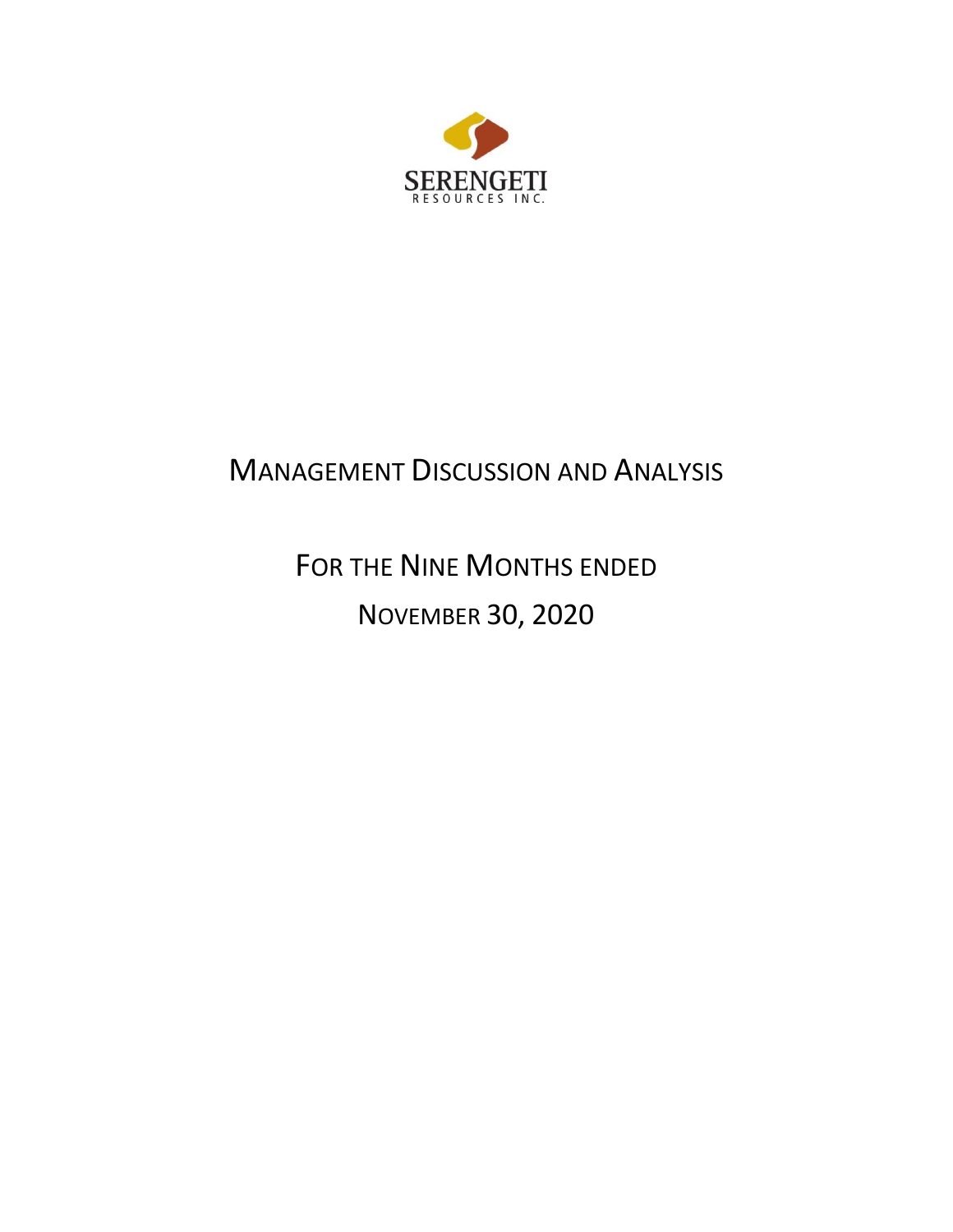#### **INTRODUCTORY COMMENT**

Serengeti Resources Inc. is a junior mineral exploration company listed on the TSX Venture Exchange under the trading symbol "SIR". The Company's exploration strategy emphasizes copper-gold projects in the Quesnel Trough of British Columbia, including the advancement of Kwanika – its principal copper-gold resource-stage project located in British Columbia, which is held indirectly through Kwanika Copper Corporation ("KCC"), the joint venture company approximately 67% by Serengeti and approximately 33% by POSCO International Corporation ("PIC"). This Management Discussion and Analysis ("MD&A") is dated January 27, 2021 and discloses specified information up to that date. Serengeti is classified as a "venture issuer" for the purposes of National Instrument 51-102. This MD&A should be read in conjunction with the Company's condensed consolidated interim financial statements for the nine months ended November 30, 2020, which are prepared in accordance with International Financial Reporting Standards as issued by the IASB.

Throughout this report we refer from time to time to "Serengeti", "the Company", "we", "us", "our" or "its". All these terms are used in respect of Serengeti Resources Inc. which is the reporting issuer in this document. *We recommend that readers consult the "Cautionary Statements" on the last page of this report.*

During the nine months ended November 30, 2020, Serengeti had two principal areas of focus: advancement of its flagship Kwanika and maintenance of its extensive portfolio of properties in the Quesnel Trough of British Columbia.

# **THIRD QUARTER HIGHLIGHTS**

## **FINANCIAL CONDITION**

At November 30, 2020, the Company had a working capital of \$110,492 compared to \$1,709,179 at February 29, 2020. At November 30, 2020, the Company had \$221,043 cash and cash equivalents compared to \$1,802,817 at February 29, 2020.

# **FINANCIAL PERFORMANCE**

# **SUMMARY OF FINANCIAL RESULTS FOR EIGHT MOST RECENTLY COMPLETED QUARTERS**

| Fiscal quarter ended | Revenues <sup>1</sup> | Net income<br>$(\text{loss}) - \text{total}$ | Income (loss) from<br>continuing<br>operations-<br>per share 1,2 | <b>Net</b><br>comprehensive<br>income $(\text{loss})$ –<br>total | Net income<br>(loss) - per<br>share <sup>2</sup> |
|----------------------|-----------------------|----------------------------------------------|------------------------------------------------------------------|------------------------------------------------------------------|--------------------------------------------------|
|                      |                       | \$                                           | Š.                                                               | \$                                                               | \$                                               |
| November 30, 2020    | Nil                   | (84,688)                                     | (0.00)                                                           | (84, 688)                                                        | (0.00)                                           |
| August 31, 2020      | Nil                   | (227, 747)                                   | (0.00)                                                           | (227, 747)                                                       | (0.00)                                           |
| May 31, 2020         | Nil                   | (223, 779)                                   | (0.00)                                                           | (223, 779)                                                       | (0.00)                                           |
| February 29, 2020    | Nil                   | (2,564,241)                                  | (0.02)                                                           | (2,564,241)                                                      | (0.02)                                           |
| November 30, 2019    | Nil                   | (290.911)                                    | (0.00)                                                           | (290.911)                                                        | (0.00)                                           |
| August 31, 2019      | Nil                   | (197, 824)                                   | (0.00)                                                           | (197, 824)                                                       | (0.00)                                           |
| May 31, 2019         | Nil                   | (452, 468)                                   | (0.00)                                                           | (452, 468)                                                       | (0.00)                                           |
| February 28, 2019    | Nil                   | 890,168                                      | 0.01                                                             | 890,168                                                          | 0.01                                             |

Note 1: Revenues exclude interest income. Fully diluted per share amounts are not scheduled as they would be anti-dilutive.

Note 2: Income/(loss) per share is rounded to the nearest whole cent.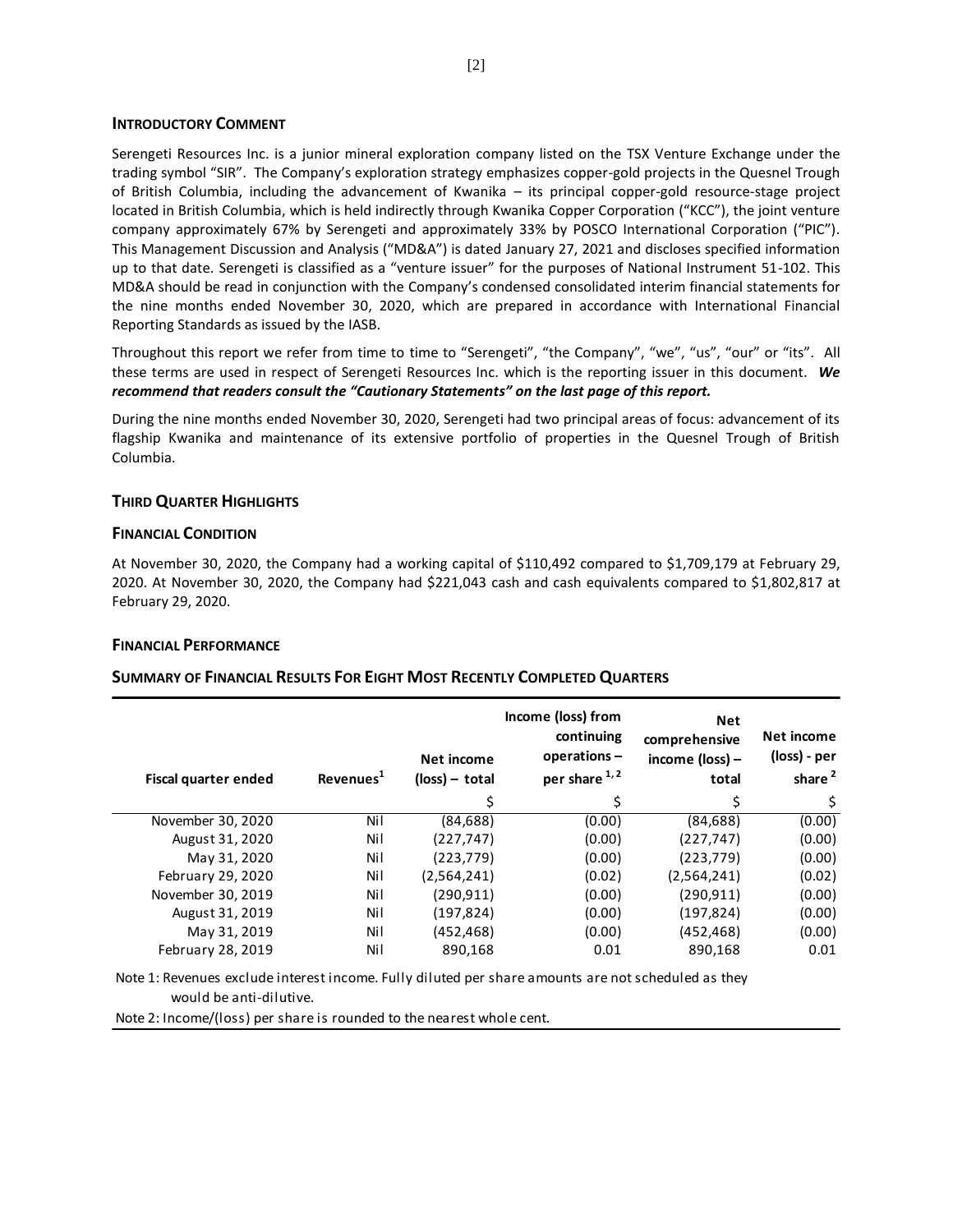### **RESULTS OF OPERATIONS**

|                                        | Three month     | Three month      | Nine month       | Nine month       |
|----------------------------------------|-----------------|------------------|------------------|------------------|
|                                        | period ended    | period ended     | period ended     | period ended     |
|                                        | November 30,    | November 30,     | November 30,     | November 30,     |
|                                        | 2020            | 2019             | 2020             | 2019             |
| <b>Expenses</b>                        |                 |                  |                  |                  |
| Consulting                             | \$<br>48,711    | \$<br>28,426     | \$<br>92,259     | \$<br>119,041    |
| Conventions and tradeshows             | 1,508           | 1,949            | 10,722           | 16,291           |
| Corporate development                  | 40,128          | 5,969            | 96,692           | 36,414           |
| Depreciation                           | 6,793           | 7,753            | 19,986           | 18,167           |
| Director fees                          | 19,000          | 23,587           | 57,000           | 55,326           |
| Investor relations                     | 9,834           | 1,126            | 21,181           | 13,083           |
| Management fees                        | 49,165          | 45,273           | 168,357          | 139,972          |
| Office and miscellaneous               | 13,868          | 16,222           | 38,050           | 46,755           |
| Professional fees                      | 12,382          | 23,697           | 31,546           | 52,907           |
| Project investigation costs            | 8,586           | 5,452            | 77,996           | 21,775           |
| Salaries                               | 47,991          | 19,143           | 96,339           | 55,555           |
| Share-based payments                   | 51,523          | 73,404           | 89,165           | 364,960          |
| Transfer agent and filing fees         | 6,396           | 13,290           | 12,934           | 24,306           |
|                                        | (315, 885)      | (265, 291)       | (812, 227)       | (964, 552)       |
| <b>Other Items</b>                     |                 |                  |                  |                  |
| Impairment                             |                 |                  | (20,056)         |                  |
| Interest income                        | 2,018           | 371              | 13,119           | 8,209            |
| Share of joint venture loss            |                 | (136)            |                  | (2, 277)         |
| Other income                           |                 |                  | 8,620            |                  |
| Interest expense                       | (2,865)         | (26,088)         | (4,891)          | (28, 347)        |
| Gain on term loan payable              | 20,746          |                  | 20,746           |                  |
| Loss on disposition of investment      | (38, 700)       |                  | (38, 700)        |                  |
| Management income                      |                 | 233              |                  | 37,598           |
| Recovery of flow-through share premium | 249,998         |                  | 297,175          |                  |
|                                        | 231,197         | (25, 620)        | 276,013          | 23,349           |
| Loss and comprehensive loss            | \$<br>(84, 688) | \$<br>(290, 911) | \$<br>(536, 214) | \$<br>(941, 203) |

### **EXPENSES AND NET LOSS**

For the nine months ended November 30, 2020, the net loss was \$536,214 compared to the net loss of \$941,203 for the nine months ended November 30, 2019, which is a decrease in net loss of \$404,989. Major variances are as follows:

- A decrease in share-based compensation of \$275,795 related to the 2,100,000 stock options granted during the period ended November 30, 2019. 190,000 stock options were granted during the current period.
- A decrease in consulting fees of \$26,782 related mainly to the prior year period flow-through private placement financing.
- An increase in project investigation costs of \$56,221 due to evaluation of new project business opportunities.
- An increase in salaries of \$40,784 due to an increase in the amount of time spent on administration due to increased activity in the Company.
- An increase in management fees of \$28,385 largely related to the bonus for the prior year awarded to the CEO of the Company.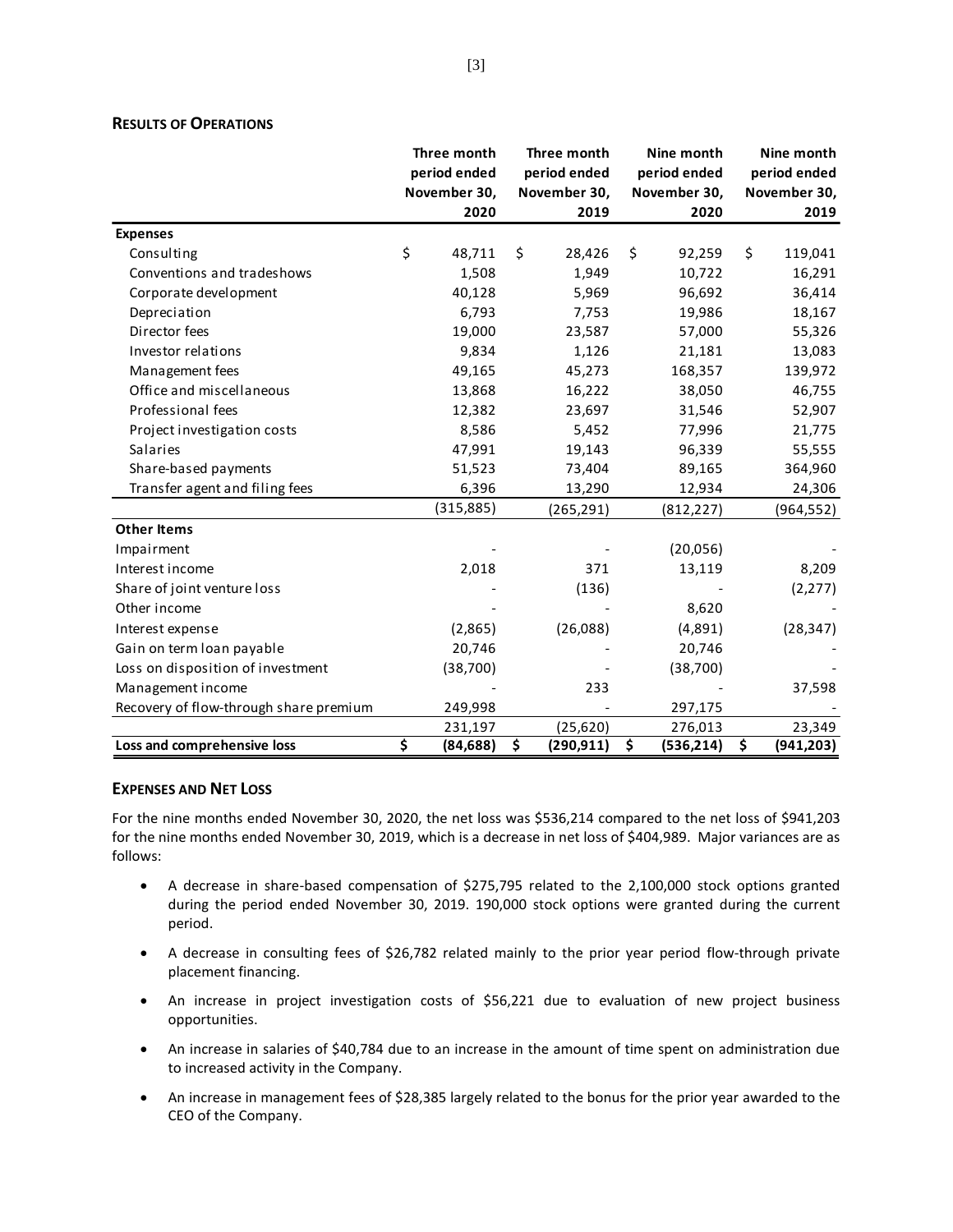- An increase in corporate development of \$60,278 due to an increase in marketing and promotional advertisements of the Company's exploration work programs.
- A decrease in professional fees of \$21,361 mostly due to a decrease in legal services provided to the Company. The higher legal costs incurred in the prior year period were related to the issuance of convertible debt and review of various agreements and work programs.
- An increase in impairment charge of \$20,056 related to ATG property that was written off during the current period.
- A decrease in management income of \$37,598 from the prior year period related to a decrease in expenditures at the Kwanika Copper project.
- An increase in gain on term loan payable of \$20,746 due to the recognition of benefit of the loan received from the government of Canada as part of the government funded COVID-19 financial assistance programs.
- An increase of \$297,175 in recovery of flow through share premium in connection with the Company's exploration activities during the period.
- A decrease in interest expense of \$23,456 mainly related to the acceleration of accretion and interest recorded in connection with the repayment of convertible debentures in the period ending November 30, 2019.
- An increase of \$38,700 in loss on disposal of investment in connection with the reduction of investment in joint venture.

For the three months ended November 30, 2020, the net loss was \$84,688 compared to the net loss of \$290,911 for the three months ended November 30, 2019, which is a decrease in net loss of \$206,223 Major variances are as follows:

- A decrease in share-based compensation of \$21,881 related to the graded vesting of stock options granted during the current and previous quarters.
- An increase in salaries of \$28,848 due to an increase in the amount of time spent on administration due to increased activity in the Company.
- An increase in corporate development of \$34,159 due to an increase in marketing and promotional advertisements of the Company's exploration work programs.
- A decrease in professional fees of \$11,315 mostly due to a decrease in legal services provided to the Company. The higher legal costs incurred in the prior year period were related to the issuance of convertible debt and review of various agreements and work programs.
- An increase in consulting fees of \$20,285 mainly due to the time spent on matters related to the AGM and plan of arrangement.
- An increase of \$249,998 in recovery of flow through share premium in connection with the Company's exploration activities during the quarter.
- A decrease in interest expense of \$23,223 mainly related to the acceleration of accretion and interest recorded in connection with the repayment of convertible debentures in the quarter ending November 30, 2019.
- An increase in gain on term loan payable of \$20,746 due to the recognition of benefit of the loan received from the government of Canada as part of the government funded COVID-19 financial assistance programs.
- An increase of \$38,700 in loss on disposal of investment in connection with the reduction of investment in joint venture.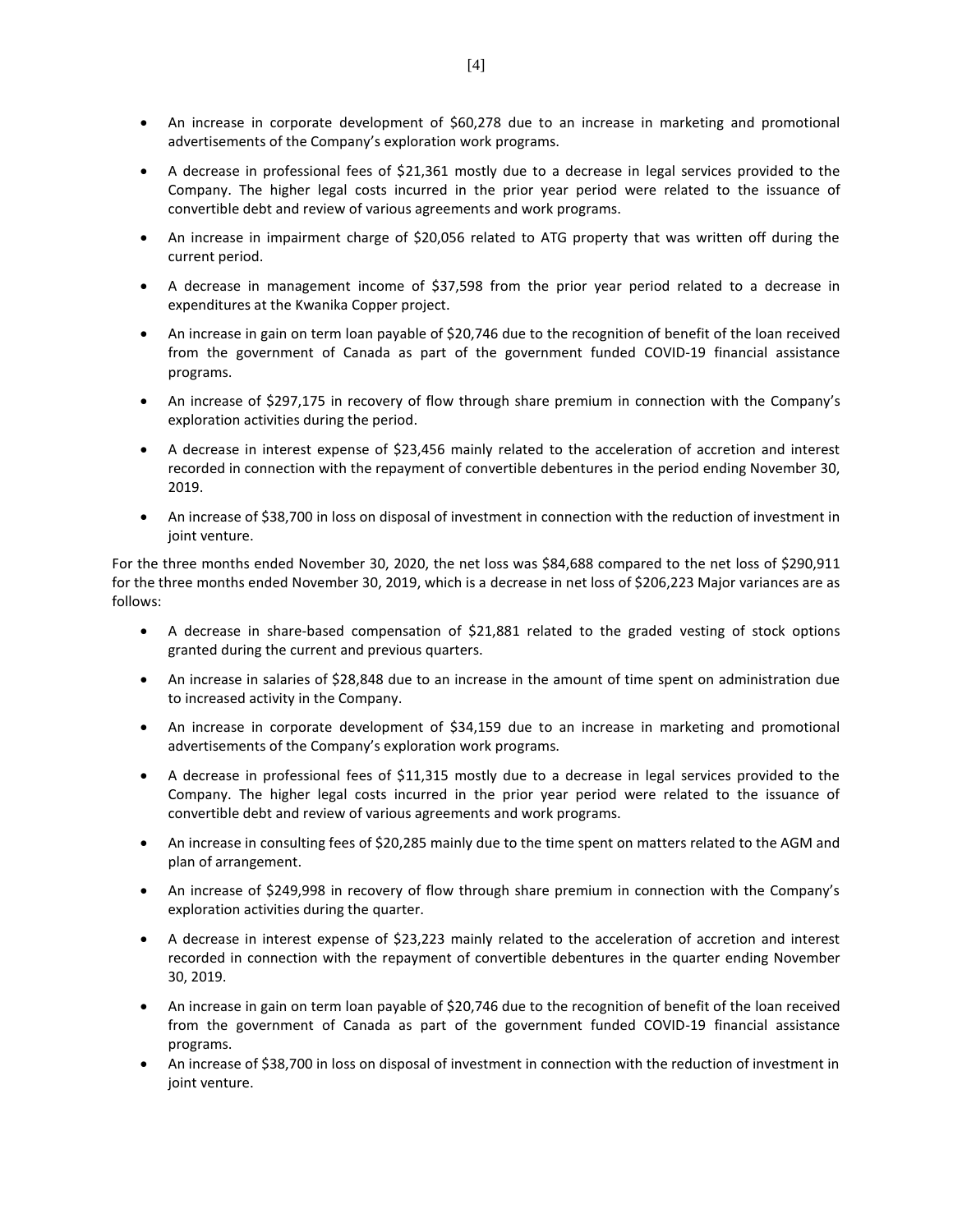## **CASH FLOWS**

The condensed consolidated interim statement of cash flows shows that the net cash position of the Company decreased by \$1,581,774 in the period ended November 30, 2020. The change is attributable to the cash outflows of \$659,460 used for operating activities and cash outflows of \$1,026,303 used for investing activities less \$103,989 of cash inflow from financing activities. The cash provided by financing activities were from cash received for warrants and options exercises and loan received from the government of Canada as part of the government funded COVID-19 financial assistance programs.

## **LIQUIDITY AND CAPITAL RESOURCES**

As at November 30, 2020, the Company had a working capital of \$110,492.

During the period ended November 30, 2020, the Company incurred a net loss of \$536,214 and has cumulative losses of \$35,065,192 since inception.

On June 15, 2020, the Company issued 272,104 common shares in the capital of the Company at a deemed price of \$0.19 per share in settlement of \$51,700 of debt owing to certain creditors who are at arm's length.

During the period ended November 30, 2020, 775,000 stock options were exercised for gross proceeds of \$50,750 and 79,841 of warrants were exercised for gross proceeds of \$20,048.

At the date of this report, management believes there is adequate working capital to conduct its operations for the balance of the current fiscal year. The Company is in a position to meet its current obligations as they become due.

#### **SIGNIFICANT TRANSACTIONS WITH RELATED PARTIES**

#### **Related party balances**

The following amounts due to related parties are included in trade payables and accrued liabilities. These amounts are unsecured, non-interest bearing and have no fixed terms of repayment. `

|                                       | November 30, | February 29, |
|---------------------------------------|--------------|--------------|
|                                       | 2020         | 2020         |
| Directors and officers of the Company | 121.242      | 62,233       |

#### **Key management personnel compensation – paid or accrued**

Key management personnel include those persons having authority and responsibility for planning, directing and controlling activities of the Company as a whole. The Company has determined that its key management personnel consist of the Company's Board of Directors and corporate officers.

|                                | Nine-month    | Nine-month   |
|--------------------------------|---------------|--------------|
|                                | period ended  | period ended |
|                                | November 30,  | November 30, |
|                                | 2020          | 2019         |
| Management fees <sup>(1)</sup> | \$<br>158,812 | 136,759      |
| Consulting <sup>(2)</sup>      | 81,059        | 122,251      |
| Director fees <sup>(3)</sup>   | 57,000        | 55,326       |
| Share-based compensation       | 26,282        | 307,608      |
|                                | 323,153       | 621,944      |

(1) Salaries paid to David Moore, Chief Executive Officer.

(2) Includes accounting fees paid to a company controlled by Sheri Rempel, Chief Financial Officer, of \$53,834 (2019: \$51,241); and Includes consulting fees paid to a company controlled by Pamela White, Corporate Secretary, of \$27,225 (2019: \$32,760)

(3) Director fees of \$19,000 were accrued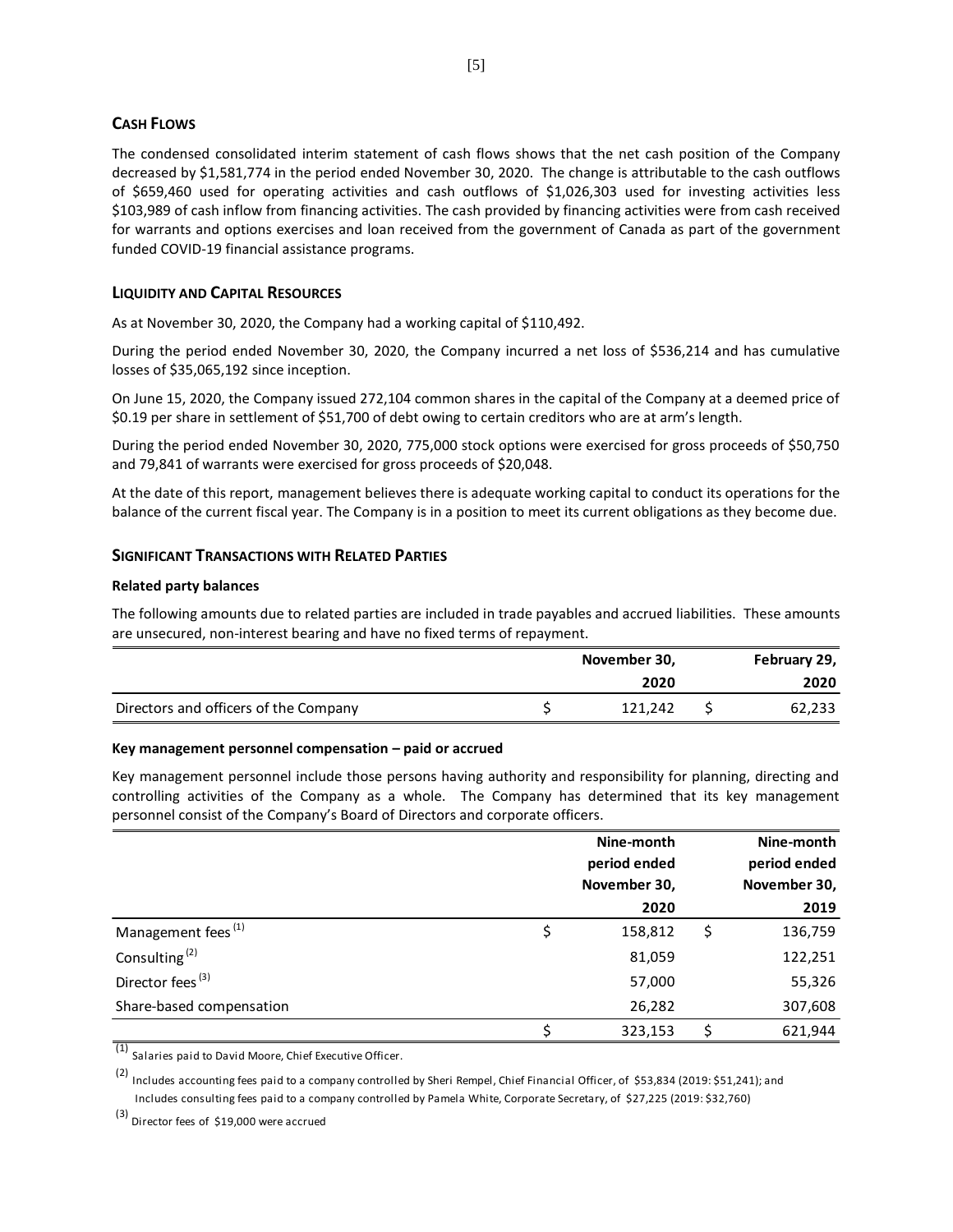#### **MAJOR OPERATING MILESTONES**

#### **Joint Venture – Kwanika Copper Company**

On November 24, 2017, Serengeti completed a transaction whereby Serengeti, POSCO DAEWOO Corporation, since renamed Posco International Corporation ("PIC") and Kwanika Copper Corporation ("KCC") (formerly Daewoo Minerals Canada Corporation) signed a definitive joint venture agreement (the "JVA") for the exploration and development of the Kwanika property (the "Project"). Pursuant to the JVA, the respective interests of Serengeti and PIC in the Project were transferred to KCC, which serves as the vehicle for the joint venture.

In 2017, PIC contributed a total of \$8,300,000 in cash and as a result of this and prior contributions, held 8,200,000 million common shares of KCC (representing 35% of the total issued shares of KCC). Serengeti contributed its 95% ownership of the Kwanika property, in exchange for 15,228,571 common shares of KCC (representing 65% of the total issued shares of KCC).

During the 2020 fiscal year, an additional \$590,000 was contributed to KCC on a pro-rata basis by the two partners to further engineering studies.

During the 2020 fiscal year, \$680,000 was contributed by Serengeti to KCC towards funding of the calendar 2020 work program. During the period ended November 30, 2020, the Company made an additional contribution of \$542,200. As at November 30, 2020, total sole contributions by Serengeti towards funding the KCC calendar 2020 work program was \$1,222,200.

As at November 30, 2020, total contributions by Serengeti to KCC were \$16,795,571.

The Board of Directors and shareholders of KCC have approved a budget for exploration and project optimization to be completed at the Project during 2020. Upon completion, Serengeti will own approximately 67% of KCC as a result of sole funding the 2020 program. PIC has elected not to participate in the 2020 program and as a consequence, will dilute on a pro-rata basis to approximately 33% ownership of KCC.

#### **Kwanika Project Activity**

On May 17, 2018, KCC and the Company announced that Merit Consultants International had been selected to lead a consortium of geotechnical, environmental, metallurgical, resource, open pit and underground mining, tailings/waste/water management, hydrology and hydrogeology specialized consultants in the conduct of the PFS which was initially estimated to be completed in mid-2019.

The PFS was a complex undertaking, involving many different disciplines including resource estimation, underground and open-pit mine engineering, geotechnical engineering, tailings, waste and water management, infrastructure and environmental monitoring. The \$7 million original budget for the study funded by PIC plus an additional \$590,000 jointly funded by the partners was fully expended during the year.

In late 2019, KCC concluded that the Kwanika project mine plan was not fully optimized to a level such that upon its completion, the best path to feasibility and ultimately a construction decision would have been achieved. Furthermore, a number of opportunities were recognized as the PFS progressed that have the potential to add value to the project. Additional funding would be required to pursue these opportunities. The Company and KCC therefore elected to wrap up the PFS study using the balance of the funds available to it at the time to complete an interim, internal study report which documented the extensive work that was completed by the independent engineering consortium in order to best facilitate future advancement of the project.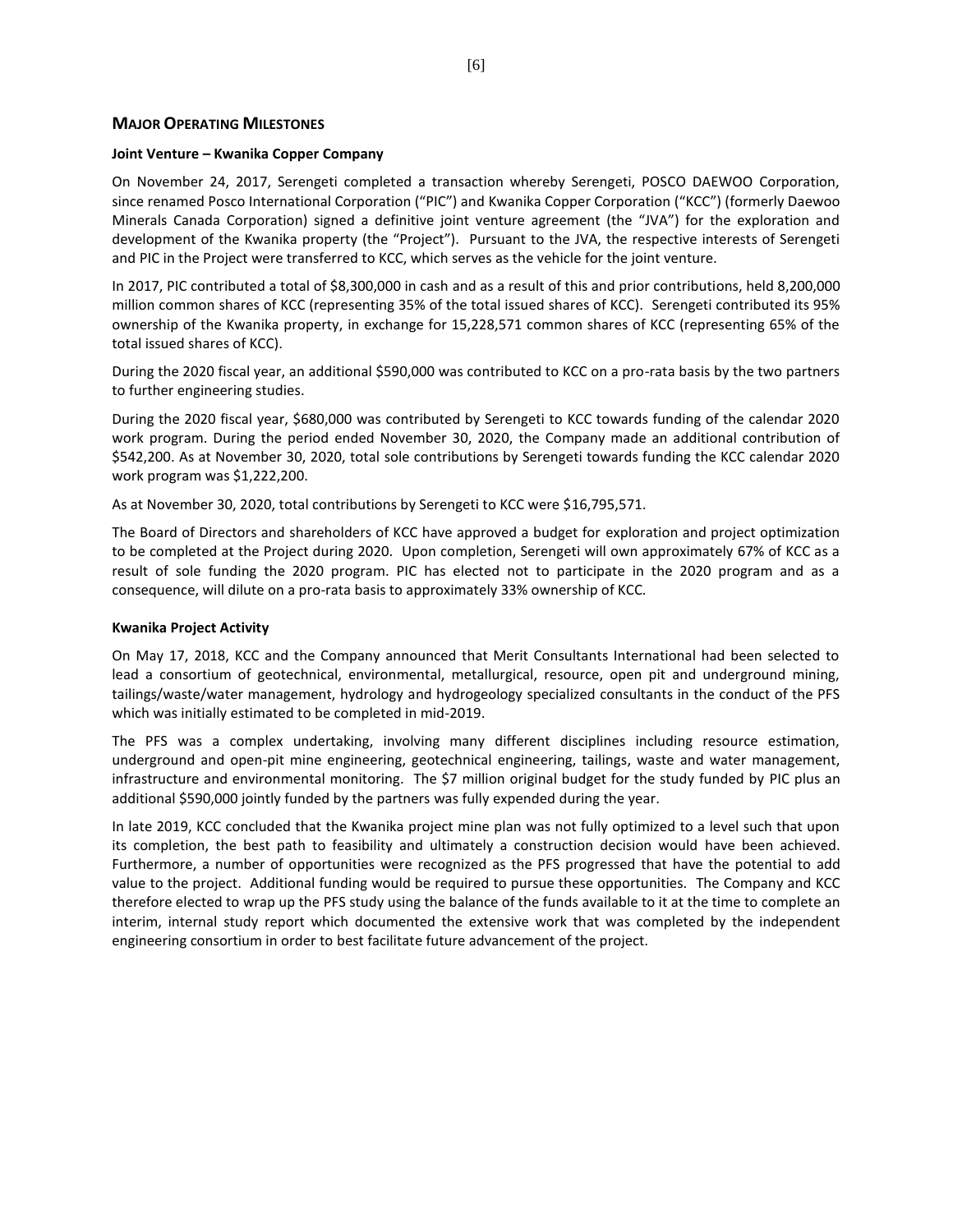The key items addressed in the interim study report, were as follows.

1) Revision of the resource estimate and investigation of geotechnical, groundwater and geochemical conditions. This was based on historic drilling plus the completion of 7,411m of core drilling in 21 holes in September 2018. The drilling program was designed to support detailed mine design and resource upgrade drilling and results have been published (see news releases dated October 18, November 13, and December 5, 2018). The new drill hole assays were incorporated into a revised resource estimate and geological model, both of which were key inputs for the open pit and underground block cave design. Serengeti announced the results of this resource update in a news release on March 3, 2019 and on April 18, 2019 published the results in an updated Independent 43-101 Technical Report.

|                       |                 | Table 1: Summary of Total Pit and Underground Resource - Kwanika Central (effective date: December 14, 2018) |                                     |                        |            |            |                        |                        |          |
|-----------------------|-----------------|--------------------------------------------------------------------------------------------------------------|-------------------------------------|------------------------|------------|------------|------------------------|------------------------|----------|
|                       |                 |                                                                                                              |                                     | <b>Pit-Constrained</b> |            |            |                        |                        |          |
| <b>Classification</b> | <b>Quantity</b> | Cut-off                                                                                                      |                                     | Grade                  |            |            | <b>Contained metal</b> |                        |          |
|                       | (Mt)            | (CuEq%)                                                                                                      | CuEq $(\%)$                         | Cu (%)                 | Au $(g/t)$ | Ag $(g/t)$ | Cu (Mlbs)              | Au (koz)               | Ag (koz) |
| Measured              | 24.2            |                                                                                                              | 0.51                                | 0.34                   | 0.33       | 1.07       | 179                    | 254                    | 833      |
| Indicated             | 80.4            | 0.13                                                                                                         | 0.30                                | 0.20                   | 0.18       | 0.69       | 360                    | 454                    | 1,784    |
| <b>Total M+I</b>      | 104.6           |                                                                                                              | 0.35                                | 0.23                   | 0.21       | 0.78       | 540                    | 708                    | 2,617    |
| Inferred              | 5.7             |                                                                                                              | 0.23                                | 0.16                   | 0.13       | 0.65       | 20                     | 25                     | 119      |
|                       |                 |                                                                                                              |                                     | <b>Underground</b>     |            |            |                        |                        |          |
|                       | <b>Quantity</b> | <b>Confining</b>                                                                                             | <b>Contained metal</b><br>Grade     |                        |            |            |                        |                        |          |
| <b>Classification</b> | (Mt)            | <b>Shape Basis</b><br>(CuEq%)                                                                                | CuEq $(\%)$                         | Cu (%)                 | Au $(g/t)$ | Ag(g/t)    | Cu (Mlbs)              | Au (koz)               | Ag (koz) |
| Measured              | 18.7            |                                                                                                              | 0.58                                | 0.36                   | 0.40       | 1.15       | 151                    | 239                    | 692      |
| Indicated             | 100.2           | 0.27 confining                                                                                               | 0.44                                | 0.29                   | 0.27       | 0.92       | 634                    | 884                    | 2,964    |
| <b>Total M+I</b>      | 118.9           | shape -                                                                                                      | 0.46                                | 0.30                   | 0.29       | 0.96       | 784                    | 1,123                  | 3,656    |
| Inferred              | 84.7            |                                                                                                              | 0.27                                | 0.17                   | 0.18       | 0.60       | 319                    | 480                    | 1,634    |
|                       |                 |                                                                                                              | <b>Combined Pit and Underground</b> |                        |            |            |                        |                        |          |
| <b>Classification</b> | <b>Quantity</b> | Cut-off                                                                                                      |                                     | Grade                  |            |            |                        | <b>Contained metal</b> |          |
|                       | (Mt)            | (CuEq%)                                                                                                      | CuEq $(\%)$                         | Cu (%)                 | Au $(g/t)$ | Ag $(g/t)$ | Cu (Mlbs)              | Au (koz)               | Ag (koz) |
| Measured              | 42.9            |                                                                                                              | 0.54                                | 0.35                   | 0.36       | 1.10       | 330                    | 493                    | 1,525    |
| Indicated             | 180.6           | As applicable<br>for pit and ug                                                                              | 0.38                                | 0.25                   | 0.23       | 0.82       | 994                    | 1,338                  | 4,748    |
| <b>Total M+I</b>      | 223.6           | from above                                                                                                   | 0.41                                | 0.27                   | 0.25       | 0.87       | 1,324                  | 1,831                  | 6,273    |
| Inferred              | 90.4            |                                                                                                              | 0.26                                | 0.17                   | 0.17       | 0.60       | 339                    | 504                    | 1.753    |

Summary tables extracted from that report are included below.

|                       | Table 2: Measured+Indicated Pit Resource Sensitivity and Underground Material within PFS Confining shapes |                                                                       |                    |            |            |           |                        |          |  |  |
|-----------------------|-----------------------------------------------------------------------------------------------------------|-----------------------------------------------------------------------|--------------------|------------|------------|-----------|------------------------|----------|--|--|
|                       |                                                                                                           | <b>Pit-Constrained Sensitivity Analysis at Various Cut-Off Grades</b> |                    |            |            |           |                        |          |  |  |
|                       |                                                                                                           |                                                                       | Grade              |            |            |           | <b>Contained metal</b> |          |  |  |
| <b>Classification</b> | <b>Quantity (Mt)</b>                                                                                      | CuEq $(\%)$                                                           | <b>CuEq</b><br>(%) | Au $(g/t)$ | Ag $(g/t)$ | Cu (Mlbs) | Au (koz)               | Ag (koz) |  |  |
|                       | 104.6                                                                                                     | 0.13                                                                  | 0.35               | 0.23       | 0.21       | 540       | 708                    | 2,617    |  |  |
| Total M+I             | 63.2                                                                                                      | 0.25                                                                  | 0.45               | 0.30       | 0.27       | 424       | 546                    | 1808     |  |  |
|                       | 24.4                                                                                                      | 0.40                                                                  | 0.67               | 0.45       | 0.41       | 244       | 318                    | 991      |  |  |
| Total M+I             | 64.0                                                                                                      | $**0.4$<br>confining<br>shape                                         | 0.62               | 0.39       | 0.43       | 550       | 884                    | 2,520    |  |  |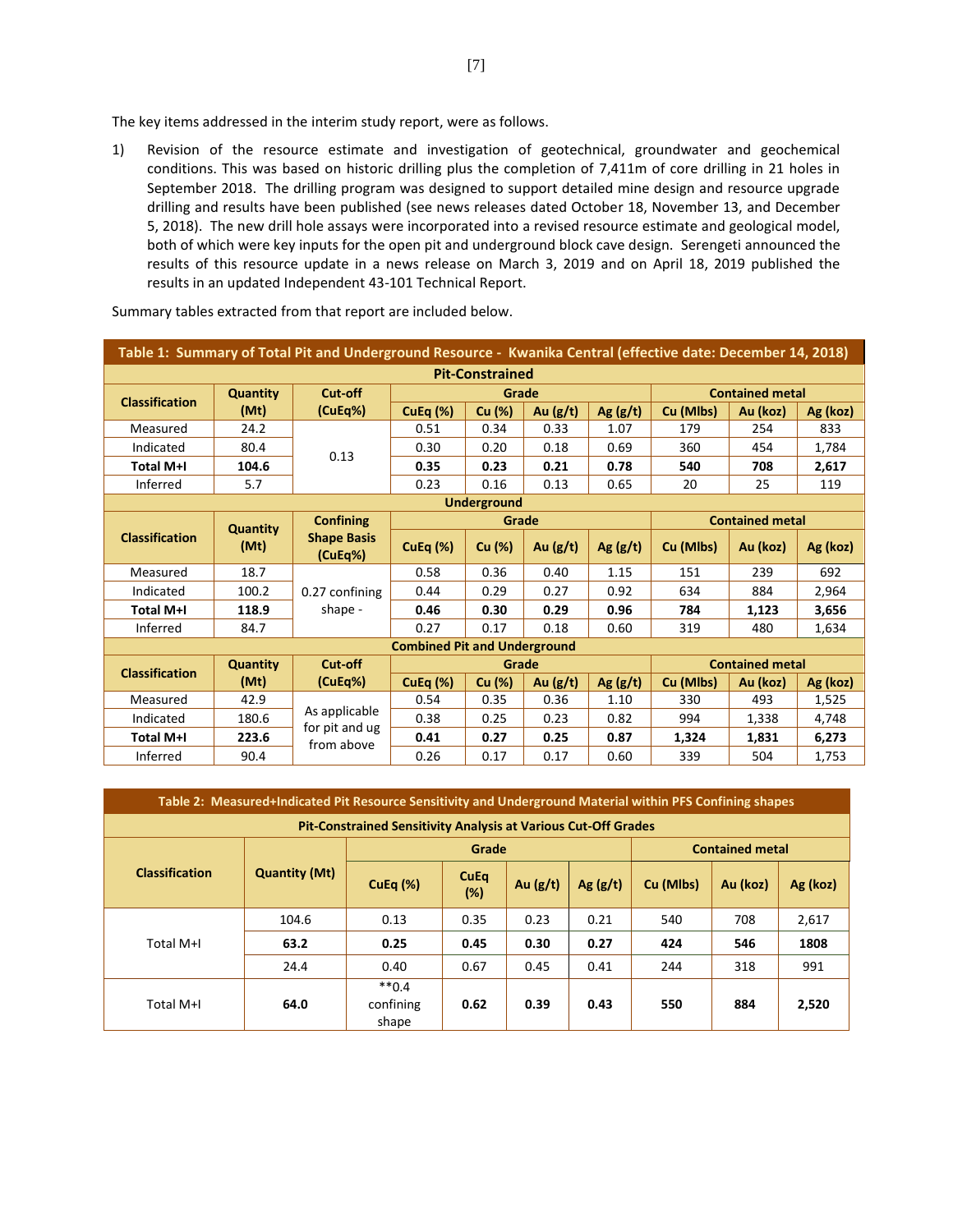|                       | Table 3: Restated 2016 Kwanika South Zone Mineral Resource Statement (SRK Consulting, October 14, 2016) |                    |                                                                                         |      |             |                        |     |    |       |   |
|-----------------------|---------------------------------------------------------------------------------------------------------|--------------------|-----------------------------------------------------------------------------------------|------|-------------|------------------------|-----|----|-------|---|
|                       | <b>Pit-Constrained</b>                                                                                  |                    |                                                                                         |      |             |                        |     |    |       |   |
|                       |                                                                                                         | Grade              |                                                                                         |      |             | <b>Contained metal</b> |     |    |       |   |
| <b>Classification</b> | <b>Quantity</b><br>(Mt)                                                                                 | <b>CuEq</b><br>(%) | <b>Cu</b><br>Cu<br>Ag<br>Au<br>Au<br>Mo (%)<br>(%)<br>(g/t)<br>(Mlbs)<br>(g/t)<br>(koz) |      | Ag<br>(koz) | Mo (Mlbs)              |     |    |       |   |
| Inferred              | 33.3                                                                                                    | 0.31               | 0.26                                                                                    | 0.08 | 1.64        | 0.01                   | 191 | 80 | 1,760 | 8 |

Central Zone Resource Notes

- The cut-offs are based on prices of US\$3.25/lb of copper, US\$1,350/oz of gold, US\$17/oz of silver and assumed recoveries of 91% for copper, 75% for gold, 75% for silver.
- Copper equivalents (CuEq) values are calculated using the formula below based on the above metal prices and recoveries. They are also calculated to include smelter terms and a \$US:\$CAD exchange rate of 0.77 which results in the following equation.

## South Zone Resource Notes

\*Open-pit constrained mineral resources are reported in relation to a conceptual Whittle pit shell. Mineral resources are not mineral reserves and do not have demonstrated economic viability. All figures are rounded to reflect the relative accuracy of the estimate. All composites have been capped where appropriate.

\*\* Open-pit constrained mineral resources are reported at a copper equivalent cut-off of 0.13%. The cut-offs are based on prices of US\$3.00/lb of copper, US\$1,300/oz of gold, US\$20/oz of silver, US\$9.00/lb of molybdenum and assumed recoveries of 89% for copper, 70% for gold, 75% for silver, and 60% for molybdenum.

\*\*\* Copper equivalent values are calculated using the formula:

 $CUEq = Cu_{%} + ((Au_{got}/31.1034*Au_{Price}*Au_{Recovery}) + (Ag_{got}/31.1034*Ag_{Price}*Ag_{Recovery}) +$  $(Mo<sub>%</sub>*Mo<sub>Price</sub>*Mo<sub>Recovery</sub>*22.0462)$  /  $(Cu<sub>Price</sub>*Cu<sub>Recovery</sub>*22.0462)$ 

2) Metallurgical testing and process design.

Initial locked cycle metallurgical test results were published in a news release dated May 15, 2019 and the results are shown in the following table:

| Test ID          | Product                           |      | Grade    |         | <b>Recovery</b> |       |
|------------------|-----------------------------------|------|----------|---------|-----------------|-------|
|                  |                                   | % Cu | $g/t$ Au | Mass, % | % Cu            | % Au  |
|                  | Head                              | 0.70 | 0.81     | 100.0   | 100.0           | 100.0 |
| LCT <sub>1</sub> | <b>Cu-Au Concentrate</b>          | 25.1 | 24.4     | 2.43    | 87.6            | 72.9  |
|                  | <b>Cleaner Scavenger Tailings</b> | 0.32 | 0.77     | 12.8    | 5.9             | 12.1  |
|                  | Rougher Scavenger Tailings        | 0.05 | 0.14     | 84.8    | 6.5             | 15.0  |
|                  | Head                              | 0.75 | 0.81     | 100.0   | 100.0           | 100.0 |
| LCT <sub>2</sub> | <b>Cu-Au Concentrate</b>          | 25.1 | 22.4     | 2.67    | 88.9            | 74.0  |
|                  | <b>Cleaner Scavenger Tailings</b> | 0.33 | 0.77     | 11.5    | 5.0             | 11.0  |
|                  | Rougher Scavenger Tailings        | 0.05 | 0.14     | 85.8    | 6.1             | 15.0  |
| Average          | <b>Cu-Au Concentrate</b>          | 25.1 | 23.4     | 2.55    | 88.3            | 73.5  |

**LCT Test Results-Open Pit High Grade/Initial Production Sample**

Note: Assayed head grades: 0.69% Cu and 0.75 g/t Au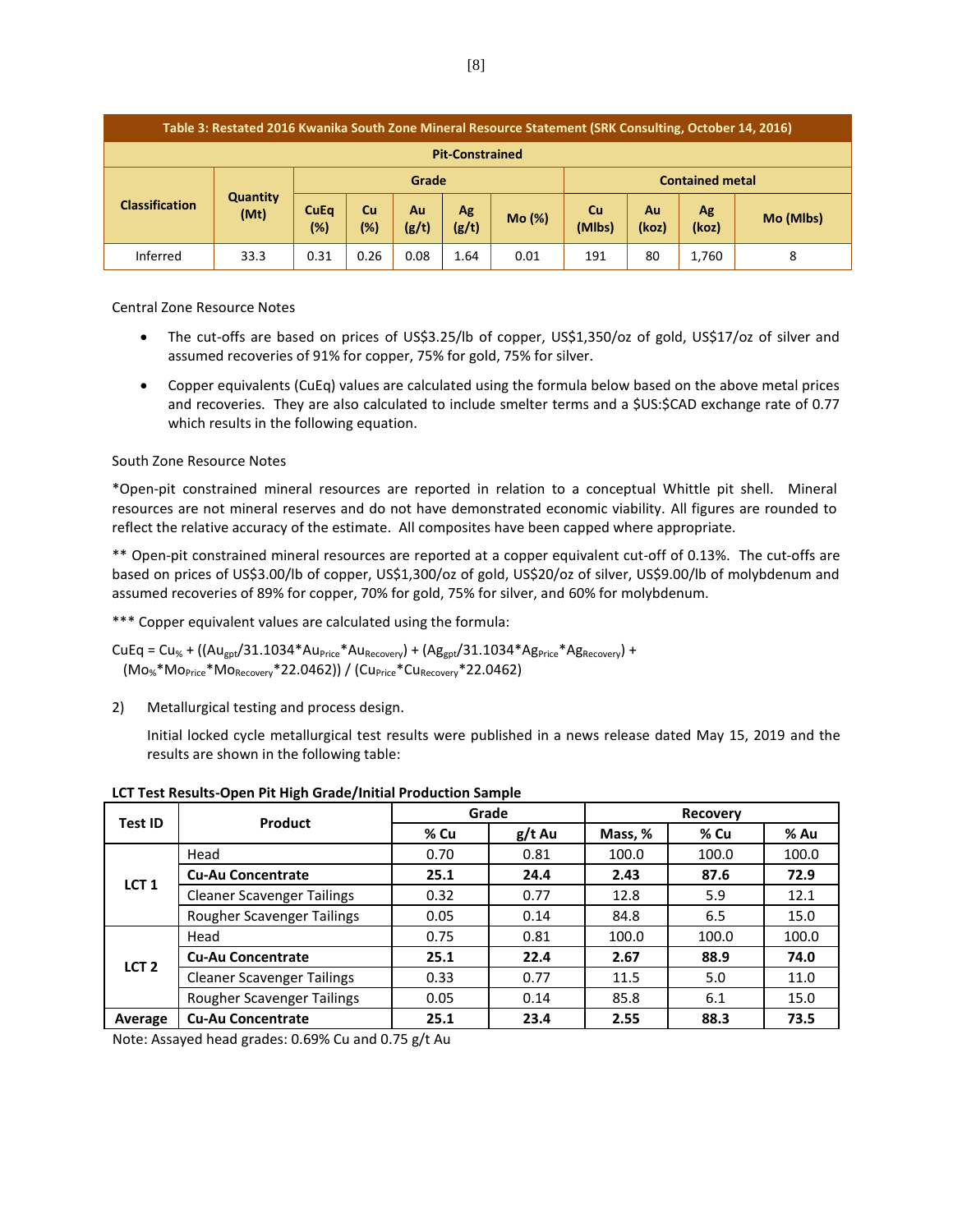The Au-Cu concentrate produced from the LCT 1 test was assayed for main impurities which may affect concentrate quality. The assay indicates that in general the impurity levels of the concentrate are low. Most of the impurity levels are expected to be much lower than the penalty thresholds specified by most of the smelters, excluding fluorine which may be close or slightly higher than the requirement of some smelters.

| <b>Element</b> | Hg   | Pb         | -<br>4H      | AS  | ∽<br>Uυ  | Sb  |     | Sе  | Bi            |
|----------------|------|------------|--------------|-----|----------|-----|-----|-----|---------------|
| Unit           | ppm  | ppm        | ppm          | ppm | ppm      | ppm | ppm | ppm | ppm           |
| Value          | 0.24 | 127<br>ى ج | つイロ<br>ر 1 د | 120 | -<br>ر.ر | 34  | 342 | 280 | $\sim$<br>∸ ب |

#### **Main Impurity Content of Cu-Au Concentrate**

3) Significant work was also completed on the following additional project components and was incorporated into the interim study report: open pit and underground mine design, tailings, waste and water management; project infrastructure, environmental benchmarking, socioeconomics and First Nations.

The 2020 work program at Kwanika, sole funded by Serengeti, included:

- 1. Exploration and Resource Development
	- a. Approximately 400 metres of diamond drilling to test for potential to expand resources near the Central Zone; and test related exploration targets including the Central Zone South and North targets, and the western margin of the South Zone resource. This drilling program was initiated prior to the end of the current quarter.
	- b. Approximately 16 line-kilometres of induced-polarization ("IP") surveys north and south of the Central Zone resource to develop known targets, as well as at the Rottacker area located 20 kilometres south of Kwanika, which work was completed during 2020.
- 2. Project Optimization
	- a. Mineral sorting, staged evaluation to better understand the potential benefits of mineral sorting during production from an underground block-cave at Central Zone.
	- b. Initial enterprise optimization studies designed to identify key aspects that impact project economics.
- 3. 2020 Work Program Status
	- a. On September 15, 2020, the Company announced it had started drilling, that a second rig had been added to the program and that two holes had been completed.
	- b. On September 29, 2020, the Company announced it had renewed an exploration agreement with the Takla Nation for a five-year term. The exploration agreement provides for a continuation of a mutually beneficial and cooperative relationship between the two parties.
	- c. On October 20, 2020, the Company announced it had completed the Kwanika 2020 work program and additional mineralized zones had been intersected in resource step-out drillholes at Kwanika. A total of nine (9) drill holes for a 4,350 metres were drilled and tested five exploration and resource expansion targets.
	- d. On December 16, 2020, the Company reported the first batch of assays results from the 2020 work program. And results remained pending for an additional 6 holes.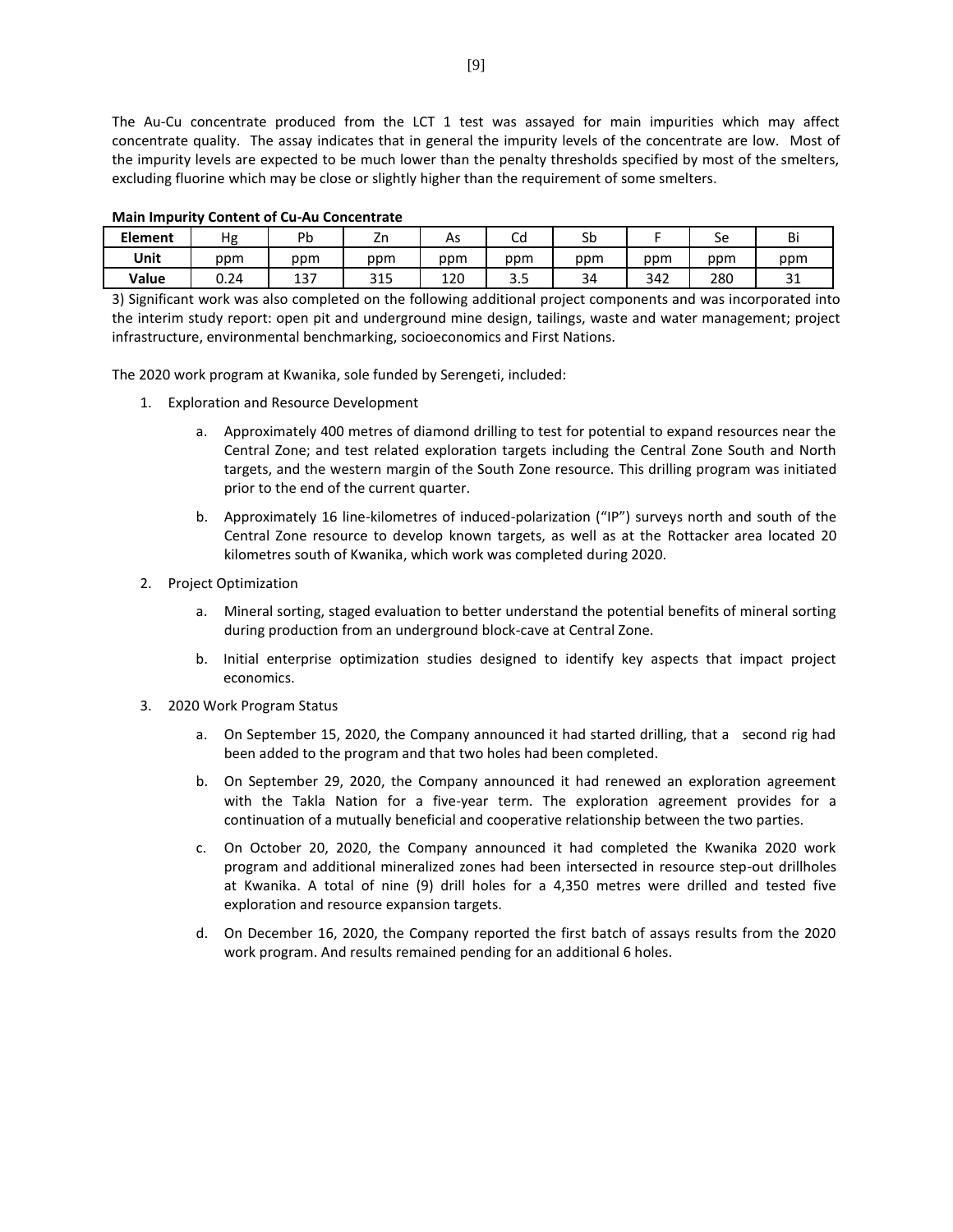#### **Top Cat Project**

On July 15, 2019 the Company optioned a group of claims covering approximately 21,600 hectares in central British Columbia.

The Company may earn a 100% interest by:

- Making staged cash payments totaling \$340,000 over 5 years; \$18,000 of which was paid on signing. On November 7, 2019, the Company issued 83,333 shares at a fair value of \$18,333 in lieu of cash payment pursuant to the option agreement. On July 13, 2020, the Company paid \$22,000 pursuant to the option agreement;
- Issuing a total of 1,500,000 common shares in stages over a 5-year period. On August 2, 2019, 100,000 shares were issued upon TSX Venture Exchange approval of the option agreement. On July 13, 2020, the Company issued 100,000 shares with fair value of \$28,000 pursuant to the option agreement;
- Incurring a total of \$1,250,000 in exploration expenditures over a 5-year period with a minimum of \$100,000 to be spent before the first anniversary of the agreement, which minimum expenditure requirement has been met;
- Granting the optionors a 3% net smelter royalty (NSR) on the property, subject to the Company's right to purchase a 2% NSR for \$2,000,000 at any time prior to the first anniversary of commercial production.

Company geologists completed a mapping and sampling program at Top Cat in September 2019, collecting 79 rock and 282 soil and stream sediment samples from six (6) prospective localities on the property. Copper mineralization, in the form of chalcopyrite and/or bornite, was observed at all six localities and gold assays from trace to 6.50 g/t Au were returned from the sampling. Serengeti is planning a follow-up IP and mapping/sampling program at Top Cat in 2020 in order to develop future drill targets.

Two target areas in particular stand out on the Top Cat property, one of which was the focus of the 2020 work program as follows:

#### *Nova*

The Nova area is located in the northern portion of the property area and is largely overlain by till with local angular mineralized magnetite-sulphide bearing pyroxenite boulders underlain by an intense magnetic anomaly measuring roughly 500m by 800m. Historical boulder samples assay up to 0.52% Cu, 0.327 g/t Au, 4.4 g/t Ag, 0.071 g/t Pt and 0.498 g/t Pd and boulder samples collected by Serengeti in 2019 assay up to 1.39% Cu, 0.69 g/t Au, 6.45 g/t Ag, 0.21 g/t Pt and 1.38 g/t Pd.

Petrographic analysis of the PGE-skarn sample describes a massive skarn dominated by actinolite with lesser magnetite-(ilmenite) and apatite, with scattered patches of chalcopyrite and less abundant bornite altered to covellite. Actinolite is largely interpreted as an alteration product, and when considered with the presence of primary and secondary magnetite associated with copper minerals, suggests magnetic features at Nova may represent the presence of a Cu-Au-PGE bearing pyroxenite or possibly an iron oxide copper-gold system.

Soil sampling completed in 2019 identified a strong Cu-Ag anomaly along the fringe of one of the magnetic anomalies, and an interpreted south-southwestern glacial ice flow direction supports the hypothesis that mineralized till boulders may be sourced from "plug"-like magnetic features following the northwestern trend observed at Nova.

Soil sampling completed by Serengeti in 2019 identified a strong Cu-Ag anomaly along the fringes of the magnetic feature that may be related to mineralization within a buried pyroxenite body, that may be the source of the observed magnetic response.

In 2020 field season a program of geological mapping, soil silt and rock geochemical sampling was focused on Nova area targets and 13.5 km of induced polarization geophysical surveying was completed including three lines at Nova and one to the east.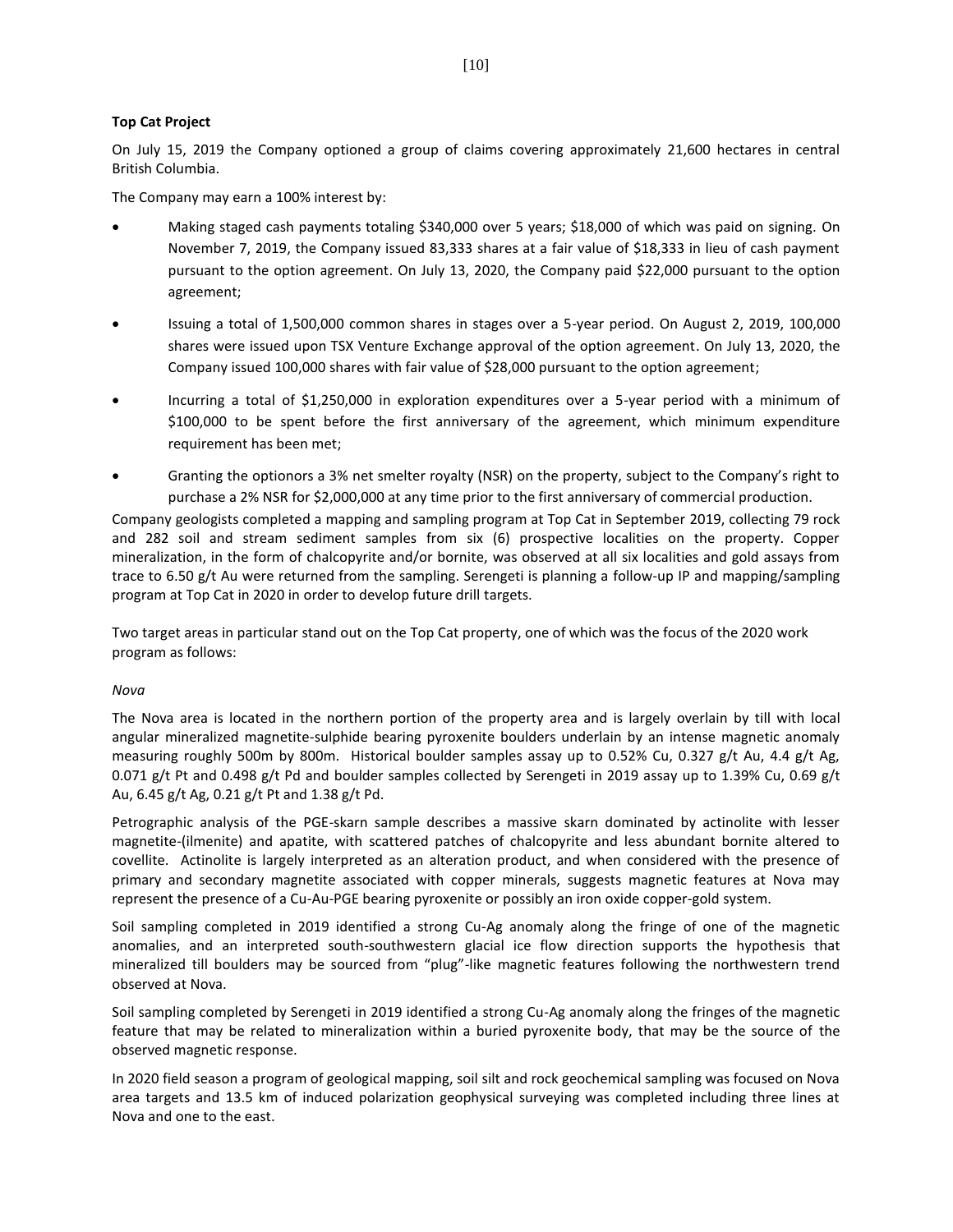#### *Cat Mountain*

Serengeti completed a detailed historical data compilation which resulted in the accumulation of 632 rock, and 4,547 soil samples; 69 drill hole logs and related assays from Cat Mountain; and various geophysical surveys dating back to 1974. Serengeti also completed platinum group element ("PGE") analysis on a sample from Nova, and petrographic analysis on samples from Nova and Cat Mountain. The Nova sample returned elevated palladium values clearly correlated with copper.

Cat Mountain has seen over 10,000 metres of drilling in 69 drill holes completed between 1977 and 2007. Most holes are located within the Bet (western) and Hoffman (eastern) zones which are characterized by quartzmagnetite ± chalcopyrite-Au veins and as copper replacements in volcanic rocks. The Bet and Hoffman zones occur within a strong magnetic high anomaly along the eastern contact of the Hogem Batholith with volcanics of the Quesnel Terrane. Northeast and northwest-striking faults crosscut and transpose mineralized zones, which is supported by soil geochemical data.

#### **East Niv**

The Company acquired East Niv by staking in 2018 and conducted a limited filed program which returned some encouraging results. East Niv lies within Mesozoic volcanic rocks of the Stikine Terrane along the unconformity between the Upper Triassic Takla and Early Jurassic Hazelton Groups and is located approximately 40 km SW of the Kemess Minesite.

On August 14, 2019 the Company reported results of field work completed on the East Niv property located 40km SW of the Kemess Mine. The work identified a newly recognized cluster of partially outcropping copper-gold porphyry and related high-grade Cu-Au vein occurrences located in a dilatant jog within a major regional structure that the Company believes has the potential to host multiple mineralized porphyry centers. The property was expanded to 6,405 Hectares.

On July 27, 2020 the Company reported on preliminary results from the mapping and sampling program conducted at East Niv to that point during the 2020 field season. Several areas of interest were identified along a 3.5 km long by up to 1.3 km wide northwest-southeast prospective trend from treeline to valley floor consisting of discrete magnetic high features, several mineralized occurrences and correlated anomalous copper soil geochemistry from prior analytical results and preliminary 2020 field XRF results. The main showing, first identified in 2019 and grading up to 0.82% copper, 1.14 g/t gold in composite grab samples was extended significantly in strike extent, and a second mineralized monzodiorite outcrop, measuring 200 by up to 50m in width was discovered 650 metres to the east.

October 7, 2020, Serengeti reported the balance of the results from the 2020 field program at East Niv. The mapping, sampling and a 17.5 line km IP geophysical survey completed during the quarter have outlined a previously unknown, 3.5 sq km multiparameter porphyry copper-gold target at East Niv encompassing a number of porphyry-style copper-gold occurrences, demonstrating regional scale potential and the property was expanded to over 20,750 hectares.

#### **Other Projects**

On March 31, 2020, the Company provided a general corporate update and plans for 2020 along with a COVID 19 contingency plan.

On June 2, 2020, the Company provided an update on the status of its exploration permits along with detailed plans for exploration on the Kwanika, Top Cat and East Niv properties.

On July 27, 2020, the Company provided an update on exploration activity carried out to that point on the East Niv and Topcat properties.

Serengeti also holds a 100% interest in several other properties and an approximately 56.3% interest in one additional property in joint venture partnership with Fjordland Exploration Inc. All properties are located in the Quesnel Trough of British Columbia and eastern limb of the Stikine Terrane. The Quesnel Trough is host to the Kemess, Mt. Milligan, Mt. Polley, New Afton, and Copper Mountain porphyry copper-gold deposits.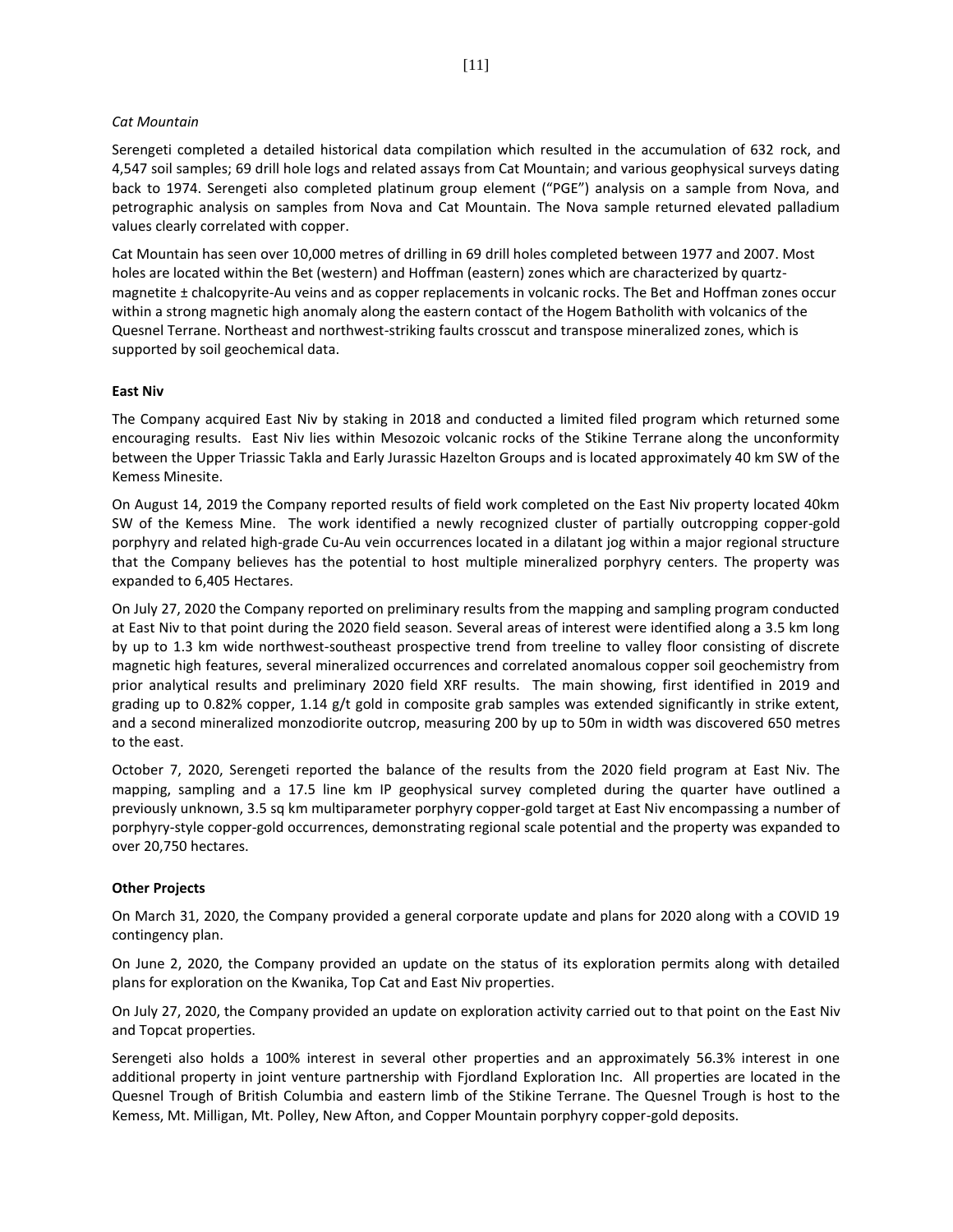Details of Serengeti's property portfolio in BC can be found on the Company's website at [www.serengetiresources.com.](http://www.serengetiresources.com/) 

## **PROPOSED TRANSACTION**

#### **Merger Transaction with Sun Metals Corp.**

On November 29, 2020, The Company and Sun Metals Corp. (TSX-V: SUNM) ("Sun Metals") entered into a definitive arrangement agreement (the "Agreement") pursuant to which the Company will acquire all of the issued and outstanding shares of Sun Metals (the "Transaction") on the basis of 0.43 common shares of Serengeti (on a pre-Consolidation basis) for each share of Sun Metals held, by way of a plan of arrangement under the Business Corporations Act (British Columbia) (the "Arrangement"). The Transaction will consolidate the contiguous coppergold exploration and development assets of KCC (67% Serengeti owned) and Stardust (100% Sun Metals owned), both of which will benefit from operational synergies as the projects advance with a combined development strategy, along with a robust portfolio of British Columbia copper-gold assets, well positioned to take advantage of a strengthening copper market.

Upon completion of the Transaction, it is expected that the shareholders of Sun Metals will hold approximately 40% of the Company's issued and outstanding shares (prior to the concurrent financing). Sun Metals shall be entitled to nominate three directors, including Mark O'Dea as Executive Chairman, to join a newly constituted sixmember board of directors of Serengeti, which shall include three nominees of Serengeti. David Moore will remain as Interim CEO of the Company, until such time as a full time CEO is appointed.

Immediately prior to the closing of the Transaction, it is anticipated that the Company will consolidate its common shares on a two for one basis (the "Consolidation"), subject to the receipt of all necessary approvals.

Additional information regarding the Company's merger transaction with Sun Metals Corp. is available on SEDAR at [www.sedar.com](http://www.sedar.com/)

#### Transaction Highlights

- Consolidation of the contiguous Kwanika (67% owned by the Company) and Startust (100% Sun Metals owned) copper-gold resources projects in north-central British Columbia, creating synergistic codevelopment opportunities.
- Additional regional consolidation of the advanced exploration Lorraine (100% Sun Metals owned) and neighboring Top Cat (Serengeti option to earn 100%) copper-gold projects.
- Further grassroots exploration opportunities, particularly the 3.5 km district-scale copper-gold target on the Company's 100% owned 20,750 ha East Niv property.
- Strong leadership team, with the combined company to be led by Mark O'Dea as Executive Chairman and David Moore as interim CEO, upon closing of the Transaction.
- Increase corporate and asset scale in a strengthening copper price environment to broaden investor appeal.
- Well-capitalized with concurrent \$10,350,000 bought deal subscription receipts.

#### Transaction Details

Pursuant to the terms of the Agreement, the Company will acquire all of the issued and outstanding common shares of Sun Metals on the basis of 0.43 common shares of Serengeti (on a pre-Consolidation basis) for each share of Sun Metals held (the "Exchange Ratio"). Warrants and options of Sun Metals will be adjusted or exchanged to become warrants and options, respectively, of Serengeti based on the Exchange Ratio. It is anticipated that these securities will be adjusted or exchanged on a post-Consolidation basis. The Transaction was negotiated at arm's length.

Immediately prior to the closing of the Transaction, it is anticipated that the Company will consolidate its common shares on a two for one basis (the "Consolidation"), subject to the receipt of all necessary approvals.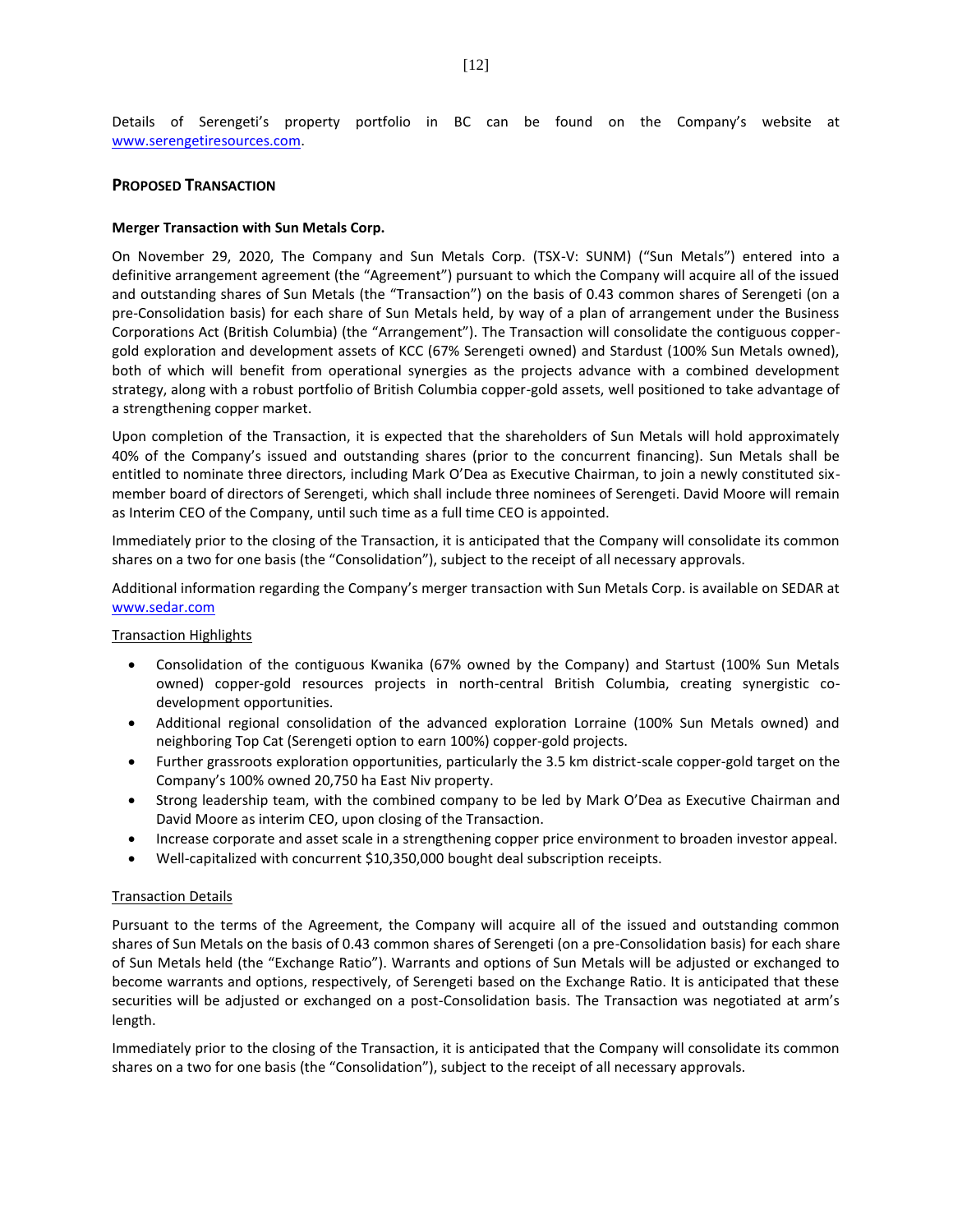The Arrangement will be carried out by way of a court-approved plan of arrangement under the Business Corporations Act (British Columbia) and is subject to a number of conditions being satisfied or waived by one or both of the Company and Sun Metals at or prior to closing of the Arrangement, including approval of Sun Metals securityholders, together with any requisite minority approvals, approval of the Company's shareholders, completion of the Consolidation, amendment of the Company's stock option plan, and receipt of all necessary regulatory and court approvals and the satisfaction of certain other closing conditions customary for a transaction of this nature, including completion of the Offering (as hereinafter defined). The Transaction is also subject to a simple majority of the votes cast by the Company's shareholders.

It is expected that the special meeting of Sun Metals security holders and the special meeting of the Company shareholders to approve the proposed Arrangement will be held in mid-February 2021 and, if approved at those meetings and all other conditions have been met, it is expected that the Arrangement would close shortly thereafter.

The Agreement includes customary provisions, including non-solicitation, right-to-match and fiduciary out provisions, as well as certain representations, covenants and conditions that are customary for a transaction of this nature. A termination fee of \$750,000 may be payable by either party in the case of certain terminating events.

### Concurrent Financing

Concurrent with announcement of the Transaction, Sun Metals has entered into an agreement with a syndicate of underwriters co-led by PI Financial Corp., Haywood Securities Inc., Agentis Capital Markets Canada Limited Partnership, Clarus Securities Inc., and Cormark Securities Inc. (collectively, the "Underwriters") in connection with a bought deal private placement financing (the "Offering") of an aggregate of 82,800,000 subscription receipts (the "Subscription Receipts") at a price of \$0.125 per Subscription Receipt (the "Issue Price") for gross proceeds of \$10,350,000.

The Subscription Receipts will be issued pursuant to a subscription receipt agreement (the "Subscription Receipt Agreement") to be entered into by Sun Metals, the Underwriters, and a licensed Canadian trust company as subscription receipt agent to be agreed upon. Pursuant to the Subscription Receipt Agreement, the gross proceeds of the Offering (less 50% of the Underwriters' cash commission and all of the Underwriters' expenses) (the "Escrowed Funds") will be held in escrow pending satisfaction of certain conditions, including, amongst others, (a) the satisfaction or waiver of each of the conditions precedent to the Transaction; and (b) the receipt of all required shareholder and regulatory approvals in connection with the Transaction and the Offering, including the condition approval of the TSX Venture Exchange (the "Escrow Release Conditions"). If the Escrow Release Conditions have not been satisfied on or prior to March 31, 2020, the holders of Subscription Receipts will be returned a cash amount equal to the Issue Price of the Subscription Receipts and any interest that has been earned on the Escrowed Funds.

Upon the satisfaction of the Escrow Release Conditions, each Subscription Receipt will automatically convert into one unit of Sun Metals (each a "Unit") which shall be exchanged or adjusted into securities of the Company at the Exchange Ratio upon completion of the Transaction, on a post-Consolidation basis. Each Unit will consist of one common share of Sun Metals (each a "Common Share") and one-half of one common share purchase warrant (each a "Warrant"). Each Warrant will be exercisable to acquire one common share of Sun Metals (each a "Warrant Share") for a period of 24 months from the closing of the Offering, at an exercise price of \$0.18, as adjusted by the Exchange Ratio, subject to acceleration in the event that the volume weighted average trading price of the common shares of Sun Metals on the TSX Venture Exchange is equal to or greater than \$0.30 (on an exchanged or adjusted basis pursuant to the Arrangement) for 20 consecutive trading days.

#### Bridge Loan

Subsequent to November 30, 2020, the Company received an aggregate of \$500,000 bridge loans. The loans bear interest rates of 1% per month and repayable within six months.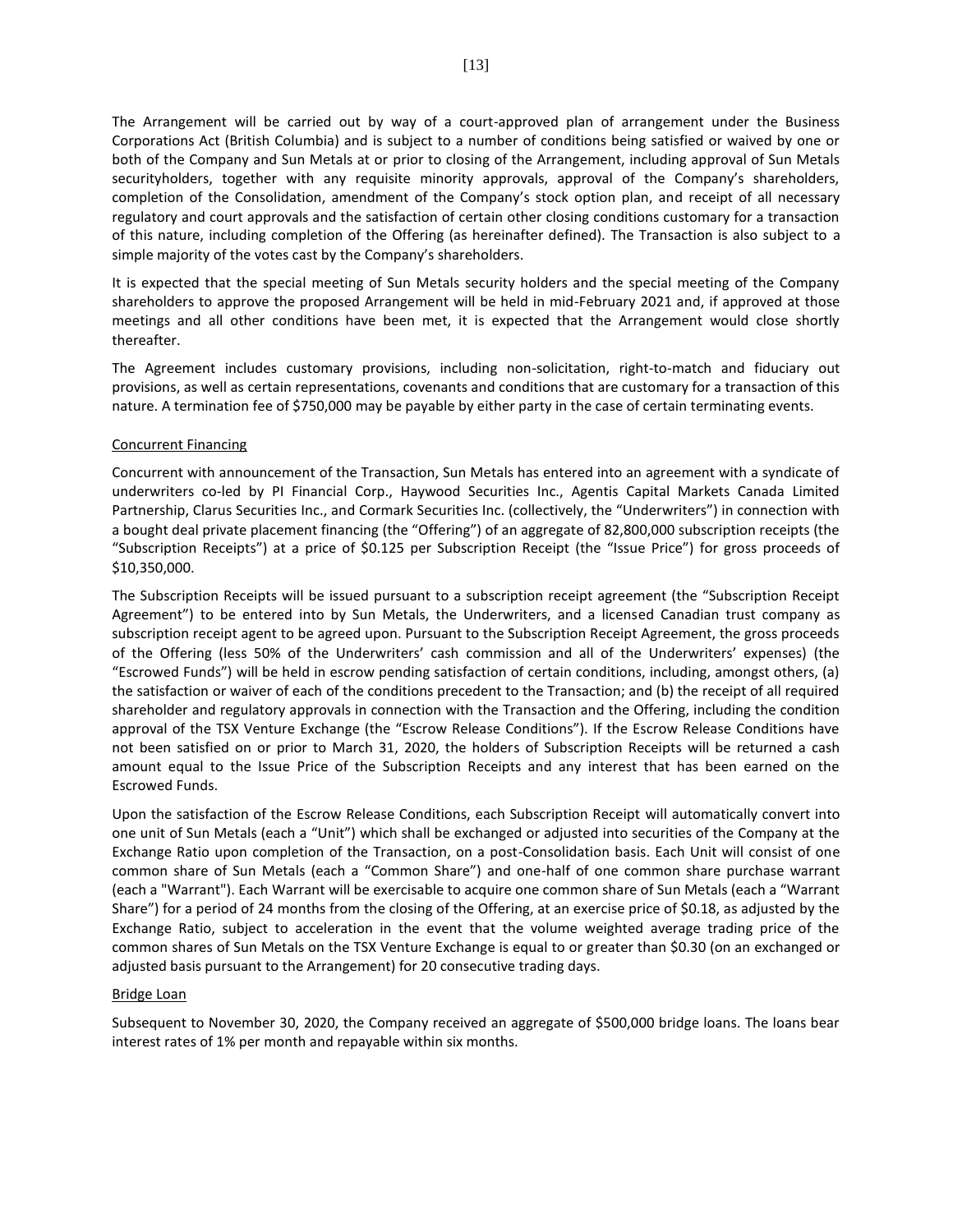## **RISK AND UNCERTAINTIES**

## **COVID-19**

Since March 31, 2020, the outbreak of the novel strain of coronavirus, specifically identified as "COVID- 19", has resulted in governments worldwide enacting emergency measures to combat the spread of the virus. These measures, which include the implementation of travel bans, self-imposed quarantine periods and social distancing, have caused material disruption to businesses globally resulting in an economic slowdown. Global equity markets have experienced significant volatility and weakness. Governments and central banks have reacted with significant monetary and fiscal interventions designed to stabilize economic conditions. The duration and impact of the COVID-19 outbreak is unknown at this time, as is the efficacy of the government and central bank interventions. It is not possible to reliably estimate the length and severity of these developments and the impact on the financial results and condition of the Company and its operations in future periods.

## **OTHER MD&A DISCLOSURE REQUIREMENTS**

#### **Information Available on SEDAR**

As specified by National Instrument 51-102, Serengeti advises readers of this MD&A that important additional information about the Company is available on the SEDAR website [http://www.sedar.com/.](about:blank)

#### **Qualified Persons & Information Concerning Estimates of Mineral Resources**

Estimates of Mineral Resources presented here have been prepared by Sue Bird, P. Eng. of Moose Mountain Technical Services and a Qualified and fully independent Person according to the guidelines of NI 43-101.

Other technical information contained in this MD&A has been summarized by the Company's Qualified Person, David W. Moore, P. Geo. who has supervised the preparation of, and approved, the scientific and technical information contained herein.

#### **OUTSTANDING SHARE DATA**

Common shares, stock options and share purchase warrants issued and outstanding as at the year end are described in detail in Note 12 to the condensed consolidated interim financial statements dated November 30, 2020, which as of January 27, 2021, are as follows:

|                               | Number of shares |            |
|-------------------------------|------------------|------------|
| <b>Issued and outstanding</b> | 12,003,368       | 44,778,792 |